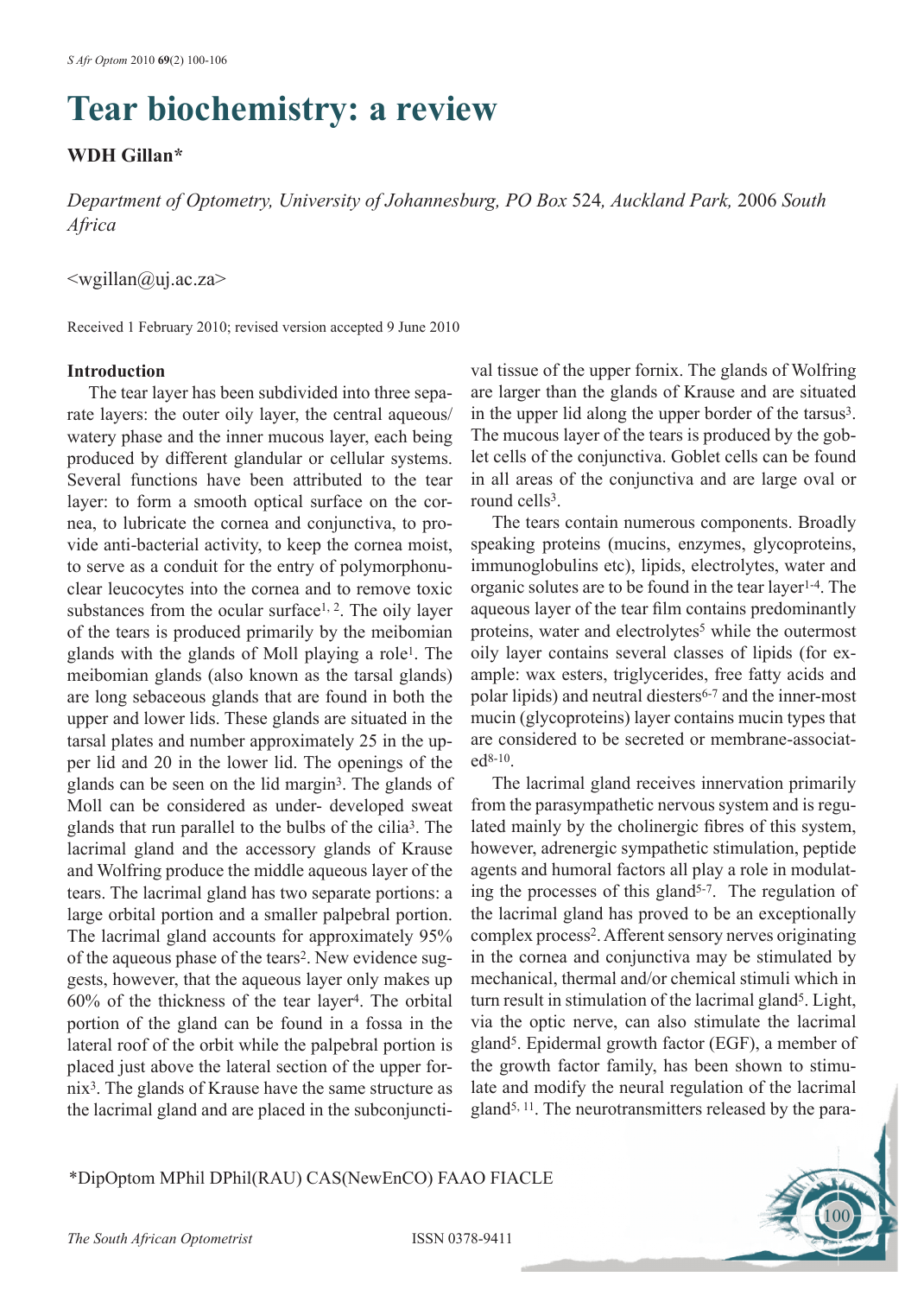sympathetic and sympathetic nerves have been shown to be the most powerful stimuli of lacrimal gland function5. The detailed biochemical pathways involved are beyond the scope of this review. The interested reader is referred to a number of detailed reviews for an in-depth discussion of these pathways<sup>5, 11-13</sup>.

Meibomian gland regulation seems to be dual natured<sup>14</sup> (at the least). Neural influences have been shown by several researchers<sup>15, 16</sup>. The cholinergic system has been suggested as being involved in the regulation of human meibomian glands15. This view is supported by others<sup>16-18</sup> who have shown results (investigating rat meibomian glands) strongly suggesting that the parasympathetic nervous system modulates the functioning of the meibomian glands. A further regulating influence on the meibomian gland is androgens19-21. An androgen is: "any number of hormones, such as testosterone, that influence the development of the male reproductive system"22. Androgens appear to play a role in stimulating the synthesis and secretion of lipids from the meibomian glands, however, the exact mechanism by which this process is regulated is not clear at present<sup>20</sup>. Sullivan *et al*20 have shown that androgen deficiencies may result in altered lipid patterns in human meibomian gland secretions.

The regulation of conjunctival goblet cells is also a complicated process and only a superficial discussion will be presented in this review (the interested reader can consult excellent reviews on this specific subject by referring to Dartt<sup>23, 24</sup>). The conjunctiva has two layers, the stratified epithelial layer and the underlying stroma3. The epithelial layer has further been subdivided into five different cell types<sup>25</sup>. However, in this context epithelial cells are classified as goblet cells or stratified squamous cells. It has been shown that Ca2+ has an influence on cholinergic-induced goblet cell secretion<sup>26</sup>. Stimulation of the goblet cell can also be influenced by the enzyme protein kinase C (PKC) of which the conjunctival goblet cells contain seven different isoforms<sup>26</sup> ("catalytically and structurally similar but genetically distinct enzymes from the same organism"24). Goblet cells are surrounded by both parasympathetic and sympathetic nerve fibres<sup>27</sup> thus some autonomic influence might be inferred. Evidence has been provided to suggest that parasympathetic nerves, acting via acetylcholine and vasoactive intestinal polypeptide28 (VIP), can stimulate goblet cell secretions23. Acetylcholine, however, does not stimulate stratified cells. PKC stimulates goblet cells but inhibits stratified cells23. Ca2+, on the other hand, stimulates both goblet cells and stratified cells<sup>23</sup>. The suggestion is that neural stimulation of conjuntival secretion depends on which nerves and which neurotransmitters are released<sup>23, 24</sup>. EGF also appears to play some role in goblet cell regulation<sup>23</sup>.

The division of tear components into proteins, lipids and mucins is largely arbitrary yet also loosely related to the predominant components found in the three different layers of the tears. There is, admittedly, overlap. For example: all enzymes are proteins, the mucins are essentially glycoproteins, immunoglobulins are proteins and so on.

#### **Proteins**

Approximately 500 different proteins have been identified in the tears of the closed eye (de Souza *et al*29 cited in Laurie *et al*30). Early electrophoretic investigations into proteins present in the tears revealed at least 60 different proteins<sup>31</sup>. Of the 60 proteins identified at least 20 were shown to be secreted by the lacrimal gland<sup>31</sup>. Furthermore the proteins present in tears were found to be products of a local synthesis process as opposed to originating from blood circulation<sup>32</sup>.

The three principle proteins found in tears are lysozyme, lactoferrin and tear-specific prealbumin (lipocalin)2, 32, 33. Lysozyme is an enzyme (a protein) that is capable of destroying cell walls by breaking bonds (known as glycosidic bonds) between carbohydrate units in the peptidoglycans of the cell walls of bacteria34, 35. Tears, at least partially, have bacteriolytic activity due to the presence of lysozyme36. Lactoferrin too has antimicrobial activity as well as a possible role in ocular surface protection from free radicals2. The specific activity of tear-specific prealbumin (lipocalin) in tears is open to speculation at present2. However, it has been suggested that lipocalin has several important functions in the tear layer. Lipocalins may offer protection to the cornea by acting as clearance factors for harmful lipophilic substances<sup>37</sup> or they might contribute to the effective spreading of lipids over the tear film<sup>38</sup>.

Using electrophoresis combined with immunologic identification, Coyle *et al*39 showed the presence of

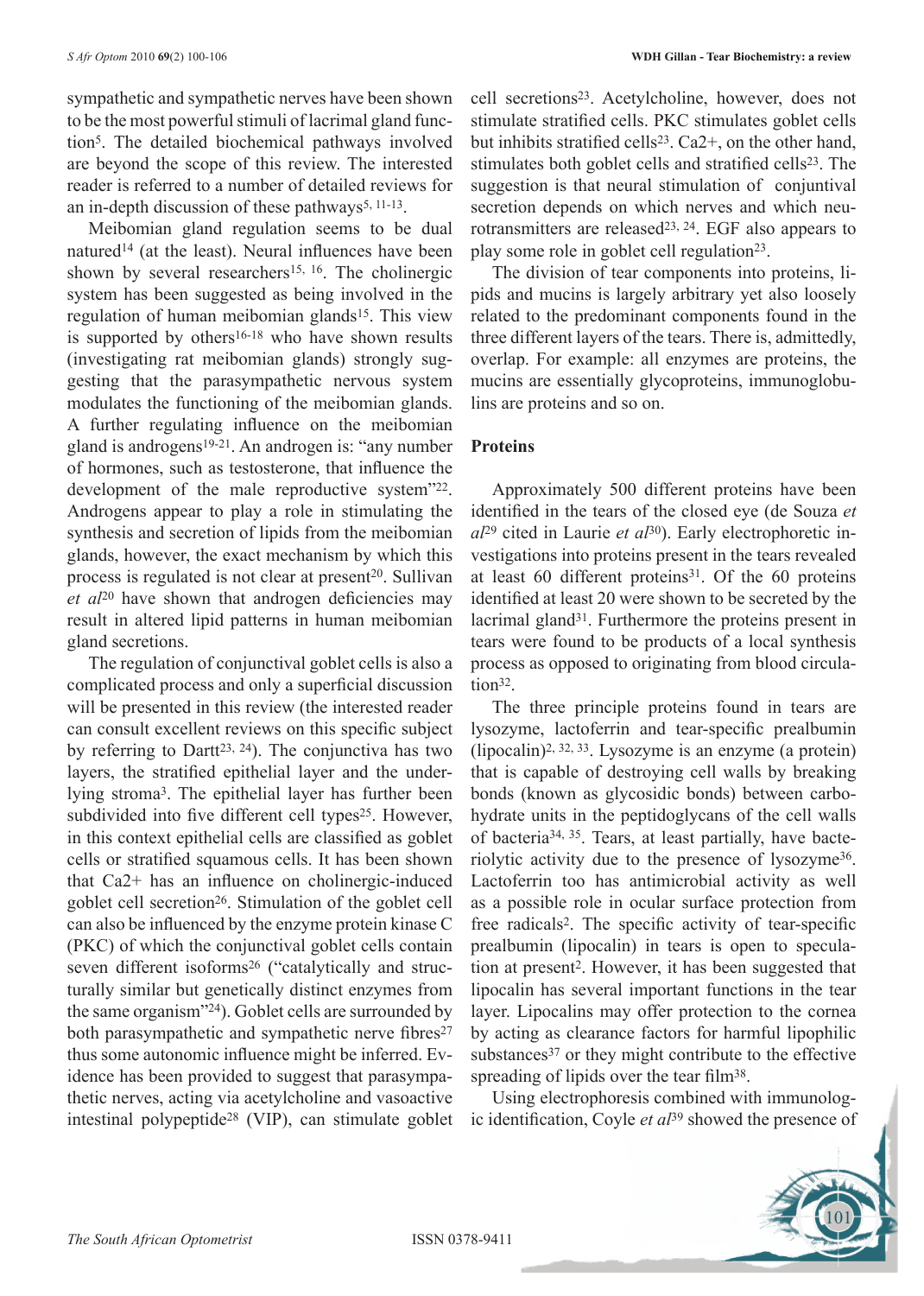other proteins including albumin, IgA, IgG, secretory component and transferrin. Membrane-bound antibody arrays (MA) have been used to identify many other proteins in tears<sup>40</sup>. Epidermal growth factor (EGF), monocyte chemoattractant protein, tissue inhibitor metalloproteinase (TIMP), angiogenin, chemokines, cytokines, growth-related oncogene, epithelial neutrophil-activating protein and macrophage inflammatory protein have all been detected using MA40, 41. Growth factors, including EGF, are a family of factors that are able to regulate ocular surface wound healing, and corneal and conjunctival epithelial cell proliferation, differentiation, growth and development. EGF is also able to stimulate and modify lacrimal gland secretion. The EGF family are important regulators not only of the lacrimal gland but of the ocular surface as well<sup>5</sup>. Matrix metalloproteinases (MMP) are a family of zinc-dependant endopeptidases that are capable of degenerating all types of extracellular proteins4. They are also known to process bioactive molecules and to play a role in cell proliferation, migration, differentiation, angiogenesis and apoptosis<sup>4</sup>. The effects of MMP's can be counteracted by naturally occurring MMP inhibitors (TIMP)4.

Immunoglobulins (antibodies) are glycoproteins that bind antigens (invading organisms) with a high specificity and affinity. There are five distinct classes of immunoglobulin (IgA, IgG, IgM, IgD and IgE). The immunoglobulins play an important part in the immune system<sup>42</sup>. Cytokines are protein or glycoprotein molecules that are secreted by cells in response to specific stimuli42. "Cytokines are multifunctional short-acting, short-range mediators of cellular activity that are released by T cells and other immune and non-immune cells"4. Cytokines play a critical role in inter-cellular communication and may induce growth, differentiation, chemotaxis and/or cytotoxicity<sup>42</sup>. Chemokines are a small group of cytokines with the express function of chemoattraction of lymphocytes, monocytes and neutrophils, all of which play a role in the immune response<sup>42</sup>. Angiotensin II (an octapeptide), a powerful vasopressor agent, formed by the action of angiotensin-converting enzyme, have both been isolated in human tears $43$ . The suggestion has been made that the presence of these agents implies some physiological function for angiotensin in the eye43 (the exact function needs to be elucidated). Insulin and insulin-like growth factor have been isolated in the tears of human eyes<sup>44</sup>. Diabetes is known to be related to dry eye and altered ocular wound healing and the implication is that insulin may play a relevant role in ocular surface physiology<sup>44</sup>. Lacritin is another protein found in human tears. Its acts as a prosecretory mitogen (growth factor) that may play an important role in lacrimal secretion, and renewal of lacrimal and ocular surface epithelial structures<sup>45</sup>.

Tear proteins are known to play a role in the antimicrobial and anti-inflammatory defences of the eye. They probably are also important in normal epithelial growth, protein/fluid/electrolyte secretion and many other aspects of normal ocular physiology, including (but probably not restricted to): angiogenesis, biosynthesis, calcium and carbohydrate metabolism, cell adhesion and motility, cell growth, anti-apoptosis, immunology and lipid/cholesterol metabolism<sup>30</sup>.

### **Lipids**

The exact roles that lipids play in the tear film are not completely agreed upon. However, the principal roles that lipids play are suggested as being the following<sup>46, 47</sup>: to act as a wettability barrier and contain the tears within the palbebral aperture, prevent maceration of the skin of the lids, to form a seal over exposed portions of the eye during sleep, prevent contamination of the tears by sebaceous lipids, reduce tear evaporation, impart stability to the tear layer, provide a smooth optical surface to the eye, provide some anti-microbial activity and to lower free energy of the tear film surface. The tear lipid layer is almost exclusively produced by the meibomian glands of the lids which are tubulo-acinar, holocrine in nature<sup>47</sup>. The major constituents of meibomian lipids include: wax esters, cholesterol and cholesterol esters (non-polar lipids) which make up 60-70% of the lipids found in the tears. Polar lipids are also present and are mainly phospholipids and glycolipids46, 47. Diesters, hydrocarbons, mono-, di- and triglycerides, free fatty acids and alcohols are also to be detected<sup>46, 47</sup>. When comparing meibomian and internal tissue lipids a striking difference between them is the presence of branch chains in meibomian lipids46. Carbon numbers (the number of carbon atoms in the fatty acid chain) are predominantly even in number for normal and isochains while anteiso-chains always have odd carbon numbers. Meibomian lipids also have a much wider

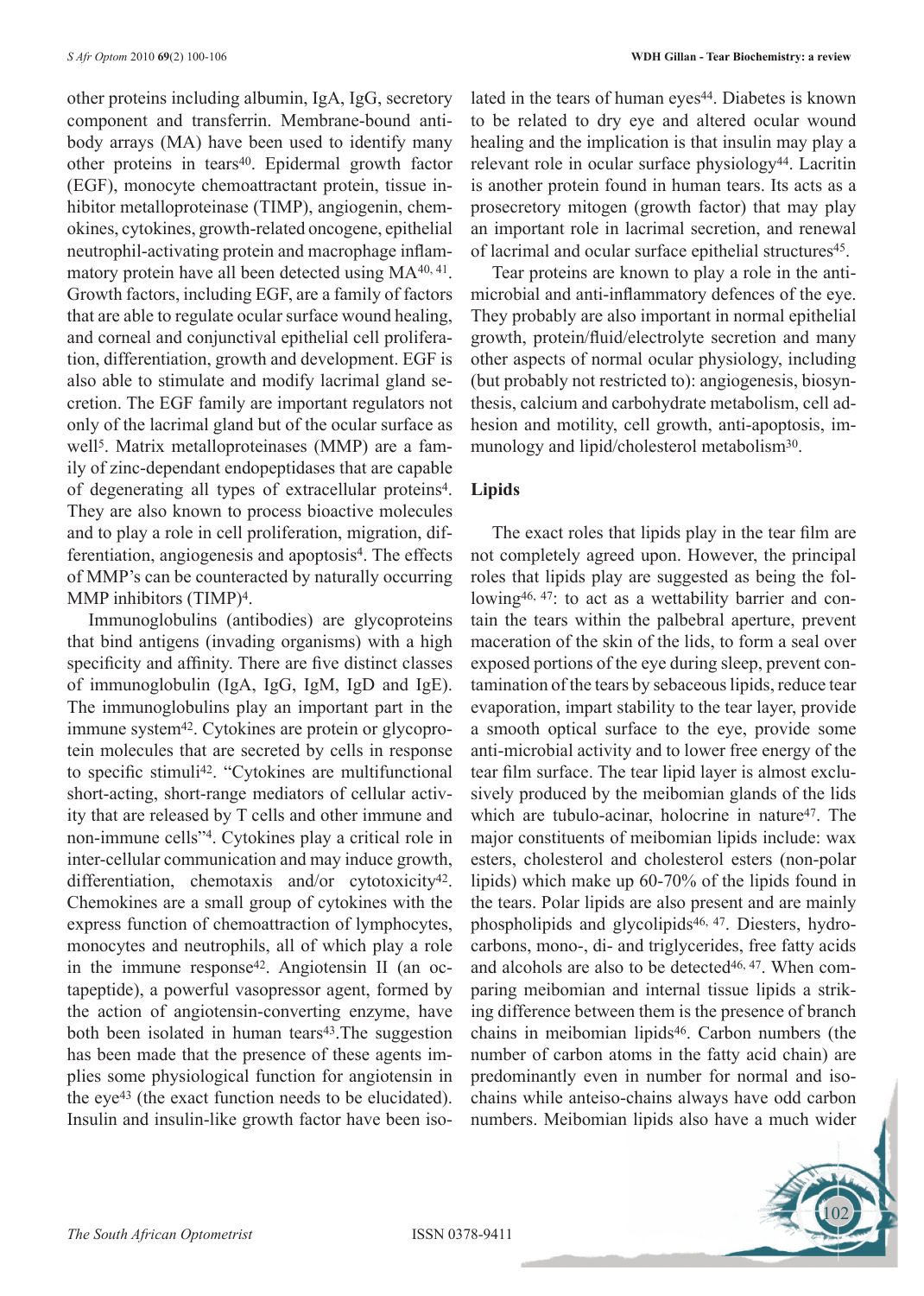range of chain lengths when compared with tissue lipids46. The biosynthesis processes involved in the synthesis of the lipids are probably the cause of such differences<sup>46</sup>. Mass spectrometry (MS) has proven to be an important tool in analysing tear lipids. Oleamide, a fatty acid, phosphocholine (a sphingomyelin), myristamide, palmitamide, stearamide, erucamide (all fatty acid amides) and free fatty acids (myristic, palmitic, stearic and oleic) have all been identified in tear lipids<sup>48, 49</sup> making use of MS. Butovich<sup>50</sup>, however, found oleamide to make up an extremely minor component of meibum (below 0.5% of dry meibum weight) and suggested that improper laboratory and collection techniques resulted in previous reports of significant amounts of oleamide being present in tear lipids. Other components of tear lipids detected by MS include: squalene, steroids and steryl esters, wax esters and di- and triacyl glycerols<sup>50</sup>. An apparently new group of lipid compounds in tear lipids have recently been identified using MS. A diacylglycerol-based anionogenic lipid has been detected by the MS technique51. Meibomian secretions have also been shown to contain proteinaceous material<sup>52</sup>. The transport of fatty acylglycerols in the circulation involves an entity known as a chylomicron<sup>34</sup>. The transfer of phospholipids from the chylomicron and very low density lipoproteins (VLDL) to high density lipoproteins (HDL) requires the presence of phospholipid transfer protein (PLTP)53. PLTP has been isolated in human tears and is thought to play a role in the transfer of meibomian lipids to the surface of the tear layer<sup>54</sup>. Other possible roles that PLTP may play are to scavenge hydrophobic material from the cornea or to scavenge lipids by binding and transporting them into and through the lacrimal drainage system<sup>54</sup>.

The statement "The great diversity of lipids found in the meibomian glands and aqueous tears, which are estimated to be present as thousands of individual species, makes it impossible to evaluate, identify and quantify them in one study..."<sup>50</sup> implies that there is still much to be discovered relating to the lipids present in human tears and their functions.

## **Mucins**

Mucin found on the ocular surface is typically described as: "being associated with two sub-layers: an innermost tightly bound glycocalyx layer that is secreted by, and in intimate contact with, the microplicae of the conjunctival and corneal epithelia and an overlying thicker and looser mucous blanket believed to be produced by the conjunctival goblet cells"8. The glycocalyx is an extrinsic, carbohydrate-rich surface coat that is found along the apical surfaces of the epithelial cells<sup>55</sup>. The functions of mucin on the eye are considered to be: lubricate and protect the ocular surface, anchor the aqueous tear layer to the ocular surface, protect the epithelium from sheer force damage, drying and bacterial invasion and to provide a hydrophobic scaffold to hold other anti-microbial proteins to the eye56, 57. Mucins can be defined as: "glycoproteins, hydrophilic in nature, that have at least 50-80% of their mass as carbohydrate, O-linked to serine and threonine residues present within tandem repeats of amino acids in their protein backbone" (Gendler and Spicer58 cited in Spurr-Michaud *et al* 9). The number of genes found, coding for mucin, have increased over the years as the technology to detect them has improved (2000: 9 genes<sup>56</sup>, 2001: 14 genes<sup>57</sup>, 2004: 17 genes<sup>10</sup>, 2007: 20 genes<sup>9</sup>). The genes are named and numbered chronologically in order of their discovery and are indicated as *MUC1, MUC2 etc*57. A common characteristic, the presence of a tandemly repeated nucleotide (TR) sequence located in the central part of the gene, is found in all mucin coding genes<sup>57</sup>. Each gene can result in the production of a specific mucin appropriately named MUC1, MUC2 *etc*. Depending on the conformation of the mucin molecule, mucins have been classified as secreted mucins (includes gelforming and soluble mucins) and membrane-spanning mucins57, 58. Secreted mucins are responsible for the rheological properties of mucous and are secreted by the goblet cells while membrane-spanning mucins might interact with intercellular proteins (this does need to be investigated further) $57$ . The genes coding for the secreted mucins are all found clustered in the same locus on chromosome 11p15.557, 58. The proteins transcribed from the relevant mucin genes are amongst the largest glycoproteins known with an average molecular weight of approximately 40 MDa<sup>57</sup>. MUC's 1, 3A, 3B, 4, 12, 13, 15, 16, 17 and 20 have been classified as membrane-spanning mucins while MUC's 2, 5AC, 5B, 6, 7, and 19 are classified as secreted mucins9. Mucins MUC 1, 2, 4, 5AC and 16 have been found in the tear film<sup>9</sup>. Mucins MUC 4<sup>59</sup> and 1659, 60 are thought to be particularly important

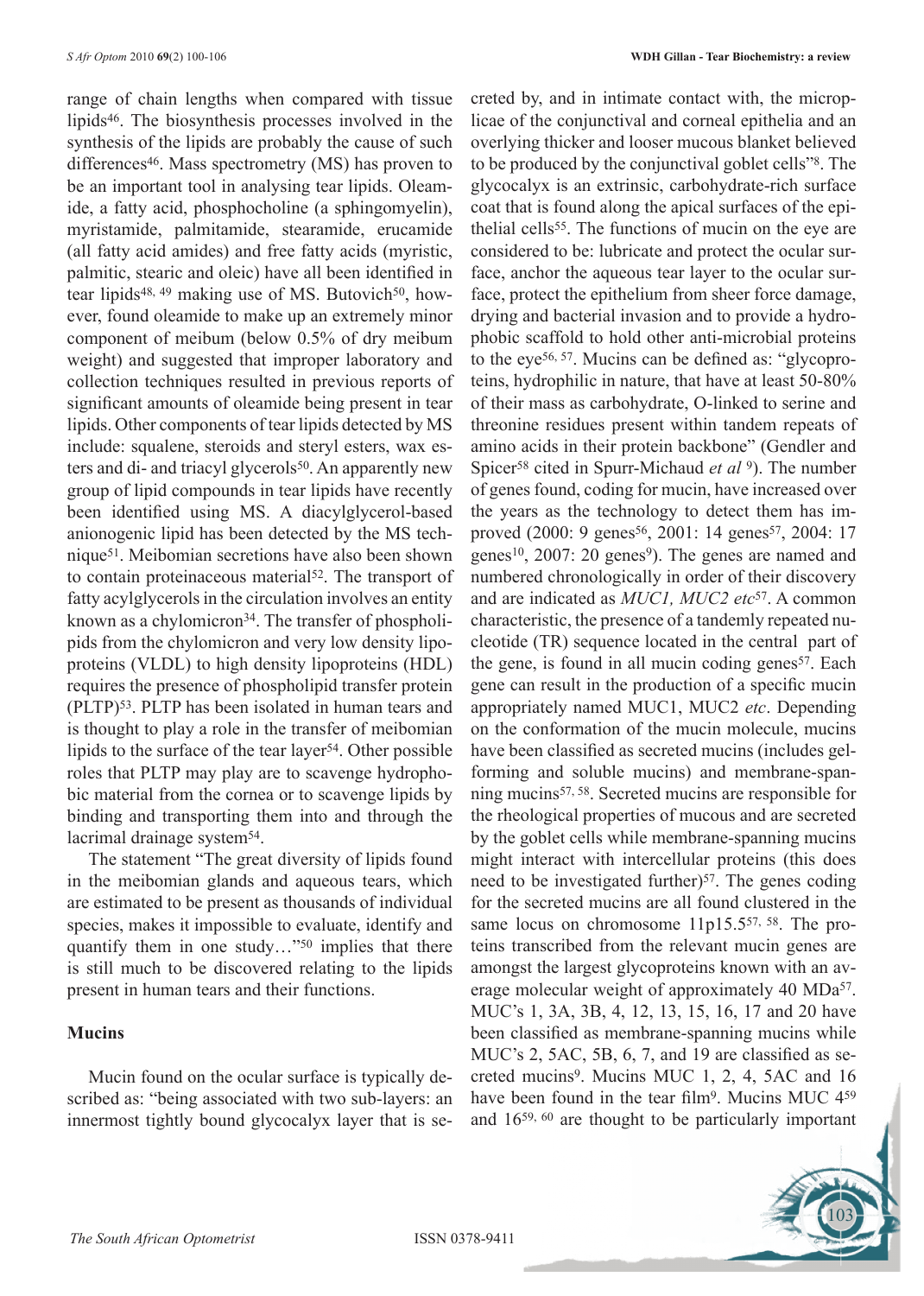in maintaining a healthy ocular surface. Recent data suggest three particular membrane-spanning mucins, MUC's 1, 4, and 16, play an important role in dry eye61. Also reported in a recent "article in press"62 is data showing that tumor necrosis factor-α (TNFα) and interferon-γ (INF-γ) have dramatic effects on MUC's 1 and 16, two of the major mucins found on the corneal surface. Both TNF-α and INF-γ, inflammatory mediators, are present in dry eye patients and may play a role in ocular surface mucin function.

#### **Closure**

One might wonder why it is important for optometry to be aware of the biochemistry of the tear film. Ageing has been shown to be related to alterations in polar as well as neutral lipid profiles of the tear film<sup>63</sup> and as alluded to above, lipids (and age) play a role in the quality of the tear film. Biochemical changes have been shown in the tears and corneas of keratoconic patients, when compared with non-keratoconic patients64. Dry eye has been shown to up-regulate at least six different tear proteins while down-regulating at least four65. Contact lens wear can also result in changes to tear biochemistry<sup>66</sup>. Changes in meibomian gland lipid secretions have been suggested as being causative in blepharitis<sup>67</sup>. There are numerous instances where an understanding of biochemistry (even a superficial understanding) would enhance optometry's ability to make improved decisions regarding many relevant clinical entities.

#### **Acknowledgments**

My appreciation goes to Ms L Joubert and Dr G Koorsen for helpful comments relating to the content of this review.

#### **References**

- 1. Fatt I, Weissman BA. *Physiology of the eye: an introduction to the vegetative functions*. 2nd ed. Stoneham: Butterworth-Heinneman, 1992.
- 2. Berman ER. *Biochemistry of the eye*. New York: Plenum Press, 1991.
- 3. Warwick R. *Eugene Wolff's anatomy of the eye and orbit.* 7th ed. London: HK Lewis and CO. 1976.
- 4. Forrester JU, McMenamin PG, Roberts F. *The eye: basic sciences in practice*, 3rd ed. London: Saunders-Elsevier, 2008.
- 5. Dartt DA. Interaction of EGF family growth factors and neurotransmitters in regulating lacrimal gland secretion. *Exp Eye Res* 2004 **78** 337-345.
- 6. Tiffany JM. Physiological functions of the meibomian glands. *Prog Ret Eye Res* 1995 **14** 47-74.
- 7. McCulley JP, Shine WE. The lipid layer of tears, dependent on meibomian gland function. *Exp Eye Res* 2004 **78** 361- 365.
- 8. Ramamoorthy P, Nichols JJ. Mucins in contact lens wear and dry eye. *Optom Vis Sci* 2008 **85** 631-642.
- 9. Spurr-Michaud S, Argüeso P, Gipson IK. Assay of mucins in human tear fluid. *Exp Eye Res* 2007 **84** 939-950.
- 10. Gipson IK. Distribution of mucins at the ocular surface. *Exp Eye Res* 2004 **78** 379-388.
- 11. Dartt DA. Regulation of lacrimal gland secretion by neurotransmitters and the EGF family of growth factors. *Exp Eye Res* 2001 **73** 741-752.
- 12. Wu K, Galina VJ, da Costa SR, Sou E, Schechter JE, Hamm-Alvarez SF. Molecular mechanisms of lacrimal acinar secretory vesicle exocytosis. *Exp Eye Res* 2006 **83** 84-96.
- 13. Dartt DA. Neural regulation of lacrimal gland secretory processes: relevance in dry eye diseases. *Prog Ret Eye Res*  2009 **28** 155-177.
- 14. Bron AJ, Tiffany JM. *The meibomian glands and tear film lipids: structure, function and control*. In: Sullivan DA, Dartt DA, Meneray MA eds Lacrimal gland, tear film and dry-eye syndromes. New York: Plenum Press, 1998.
- 15. Perra MT, Serra A, Sirigu P, Turno F. Histochemical demonstration of acetylcholinesterase activity in human meibomian glands. *Eur J Histochem* 1996 **40** 39-44.
- 16. LeDoux MS, Zhou Q, Murphy RB, Greene ML, Ryan P. Parasympathetic innervation of the meibomian glands in rats. *Inv Ophthal Vis Sci* 2001 **42** 2434-2441.
- 17. Chung CW, Tigges M, Stone RA. Peptidergic innervation of the primate meibomian gland. *Inv Ophthal Vis Sci* 1996 **37** 238-245.
- 18. Seifert P, Spitznas M. Vasoactive intestinal polypeptide (VIP) innervation of the human eyelid glands. *Exp Eye Res* 1999 **68** 685-692.
- 19. Perra MT, Lantini MS, Serra A, Cossu M, De Martini G, Sirigu P. Human meibomian glands: a histochemical study for androgen metabolic enzymes. *Inv Ophthal Vis Sci* 1990 **31** 771-775.
- 20. Schirra F, Richards SM, Liu M, Suzuki T, Yamagami H, Sullivan DA. Androgen regulation of lipogenic pathways in the mouse meibomian gland. *Exp Eye Res* 2006 **83** 291-296.
- 21. Sullivan DA, Sullivan BD, Evans JE, Schirra F, Yamagami H, Liu M, Richards SM, Suzuki T, Schaumberg DA, Sullivan RM, Dana MR. Androgen deficiency, meibomian gland dysfunction and evaporative dry eye. *Ann New York Acad Sci* 2006 **996** 211-222.
- 22. Allen R. ed. *The Penguin dictionary.* London: Penguin books, 2004.
- 23. Dartt DA. Regulation of mucin and fluid secretion by conjunctival epithelial cells. *Prog Ret Eye Res* 2002 **21** 555- 576.
- 24. Dartt DA. Control of mucin production by ocular surface epithelial cells. *Exp Eye Res* 2004 **78** 173-185.

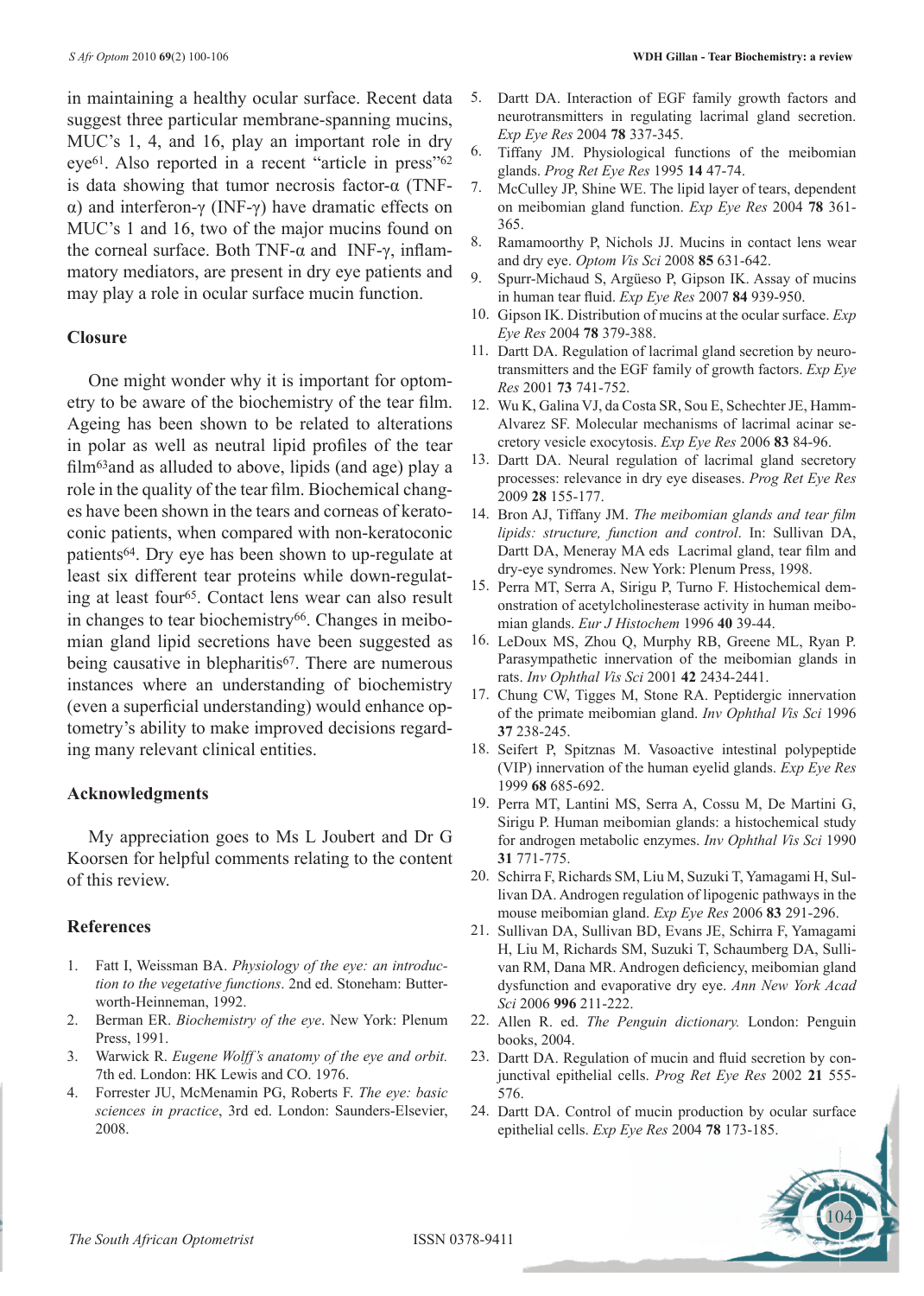- 25. Pepperl JE, Ghuman T, Gill KS, Zieske JD, Trocome SD. Conjunctiva. In: Tazman W, Jaeger E. eds: *Duane's Foundations of Clinical Ophthalmology*. Vol 1. Philadelphia: Lippincott Williams and Williams, 1996.
- 26. Dartt DA, Rios JR, Kanno H, Rawe IM, Zieske JD, Ralda N, Hodges RR, Zoukhri D. Regulation of conjunctival goblet cell secretion by Ca2+ and protein kinase C. *Exp Eye Res* 2000 **71** 619-628.
- 27. Dartt DA, McCarthy DM, Mercer DM, Kessler TL, Chung EH, Zieske JD. Localization of nerves adjacent to goblet cells in rat conjunctiva. *Curr Eye Res* 1995 **14** 993-1000.
- 28. Seifert P, Spitznas M. Vasoactive intestinal polypeptide (VIP) innervation of the human eyelid glands. *Exp Eye Res* 1999 **68** 685-692.
- 29. de Souza GA, Godoy LM, Mann M. Identification of 491 proteins in the tear fluid proteome reveals a large number of proteases and protease inhibitors. *Genome Biol* 2006 **7** R72.
- 30. Laurie GW, Olsakovsky LA, Conway BP, McKown RL, Kitagawa K, Nichols JJ. Dry eye and designer ophthalmics. *Optom Vis Sci* 2008 **85** 643-652.
- 31. Gachon AM, Verrelle P, Betail G, Dastugue B. Immunological and electrophoretic studies of human tear proteins. *Exp Eye Res* 1979 **29** 539-553.
- 32. Janssen PT, Van Bijsterveld P. Origin and biosynthesis of human tear proteins. *Inv Ophthal Vis Sci* 1983 **24** 623- 630.
- 33. Green-Church K, Nichols KK, Pitsch RL, Ham BM, Perez R, Nichols JJ. Comparison of proteomic methods for tear profiling. *Inv Ophthal Vis Sci* 2006 **47** e-abstract 3535.
- 34. Voet DJ, Voet JG, Pratt CW. *Principles of biochemistry,*  3rd ed. New Jersey: John Wiley and Sons, 2008.
- 35. Whikehart DR. *Biochemistry of the eye*, 2nd ed. Philadelphia: Butterworth-Heinemann, 2003.
- 36. Phillips AJ, Stone J. *Contact lenses*, 3rd ed. London: Butterworths, 1989.
- 37. Flower DR. The lipocalin protein family: structure and function. *Biochem J* 1996 **318** 1-14.
- 38. Holzfeind P, Merschak P, Dieplinger H, Redl B. The human lacrimal gland synthesizes apolipoprotein D mRNA in addition to tear prealbumin mRNA, both species encoding members of the lipocalin family. *Exp Eye Res* 1995 **61** 495-500.
- 39. Coyle PK, Sibony PA, Johnson C. Electrophoresis combined with immunologic identification of human tear proteins. *Inv Ophthal Vis Sci* 1989 **30** 1872-1882.
- 40. Sack RA, Conradi L, Krumholz D, Beaton A, Sathe S, Morris C. Membrane array characterization of 80 chemokines, cytokines and growth factors in open- and closed-eye tears: angiogenin and other defense system constituents. *Inv Ophthal Vis Sci* 2005 **46** 1228-1238.
- 41. Shimin L, Sack R, Vijmasi T, Sathe S, Beaton A, Quigley D, Gallup M, McNamara NA. Antibody protein array analysis of the tear film cytokines. *Optom Vis Sci* 2008 **85**  653-660.
- 42. Lydyard P, Whelan A, Fanger M. *Immunology*, 2nded. Abingdon: Taylor and Francis, 2007.
- 43. Vita JB, Anderson JA, Hulem CD, Leopold IH. Angiotensin-converting enzyme activity in ocular fluids. Inv *Ophthal Vis Sci* 1981 **20** 255-257.
- 44. Rocha EM, Cunha DA, Carneiro EM, Boschero AC, Saad MJA, Velloso LA. Identification of insulin in the tear film and insulin receptor and IGF-I receptor on the human ocular surface. *Inv Ophthal Vis Sci* 2002 **43** 963-967.
- 45. Ma P, Wang N, McKown RL, Raab RW, Laurie GW. Focus on molecules: Lacritin. *Exp Eye Res* 2008 **86** 457-458.
- 46. Tiffany JM. Physiological functions of the meibomian glands. *Prog Ret Eye Res* 1995 **14** 47-74.
- 47. Bron AJ, Tiffany JM. Gouveia SM, Yokoi N, Voon LW. Functional aspects of the tear film lipid layer. *Exp Eye Res*  2004 **78** 347-360.
- 48. Green-Church KB, Zeigler C, Nichols JJ, Nichols KK. Identification and analysis of polar and non-polar lipids from meibomian gland secretions using electrospray ionization mass spectrometry. *Inv Ophthal Vis Sci* 2005 **46** Eabstract 4421.
- 49. Nichols KK, Ham BM, Nichols JJ, Zeigler C, Green-Church KB. Identification of fatty acids and fatty acid amides in human meibomian gland secretions. *Inv Ophthal Vis Sci* 2007 **48** 34-39.
- 50. Butovich IA. On the lipid composition of human meibum and tears: comparative analysis of nonpolar lipids. *Inv Ophthal Vis Sci* 2008 **49** 3779-3789.
- 51. Butovich IA, Uchiyama E, McCulley JP. Lipids of human meibum: mass-spectrometric analysis and structural elucidation. *J Lipid Res* 2007 **48** 2220-2235.
- 52. Evans JE, Green KM, Sullivan RM, Schaumberg DA, Dana MR, Sullivan DA. *Proteomic analysis of human meibomian gland secretions.* ARVO abstract 2003 abstract 2478.
- 53. Setälä NL, Holopainen JM, Metso J, Wiedmer SK, Yohannes G, Kinnunen PKJ, Ehnholm C, Jauhiainen M. Interfacial and lipid transfer properties of human phospholipid protein: implications for the transfer mechanism of phospholipids. *Biochem* 2007 **46** 1313-1319.
- 54. Jauhiainen M, Setälä NL, Ehnholm C, Metso J, Tervo TMT, Eriksson O, Holopainen JM. Phospholipid transfer protein is present in human tear fluid. *Biochem* 2005 **44**  8111-8116.
- 55. Gipson IK, Yankauckas M, Spurr-Michaud SJ, Tisdale AS, Rinehart W. Characteristics of a glycoprotein in the ocular surface glycocalyx. *Inv Ophthal Vis Sci* 1992 **33** 218-227.
- 56. McKenzie RW, Jumblatt JE, Jumblatt MM. Quantification of MUC2 and MUC5AC transcrips in human conjunctiva. *Inv Ophthal Vis Sci* 2000 **41** 703-708.
- 57. Argüeso P, Gipson IK. Epithelial mucins of the ocular surface: structure, biosynthesis and function. *Exp Eye Res*  2001 **73** 281-289.
- 58. Gendler SJ, Spicer AP. Epithelial mucin genes. *Annu Rev Physiol* 1995 **57** 607-634.
- 59. Hori Y, Spurr-Michaud S, Russo CL, Argüeso P, Gipson IK. Differential regulation of membrane-associated mucins in the human ocular surface epithelium. *Inv Ophthal Vis Sci* 2004 **45** 114-122.